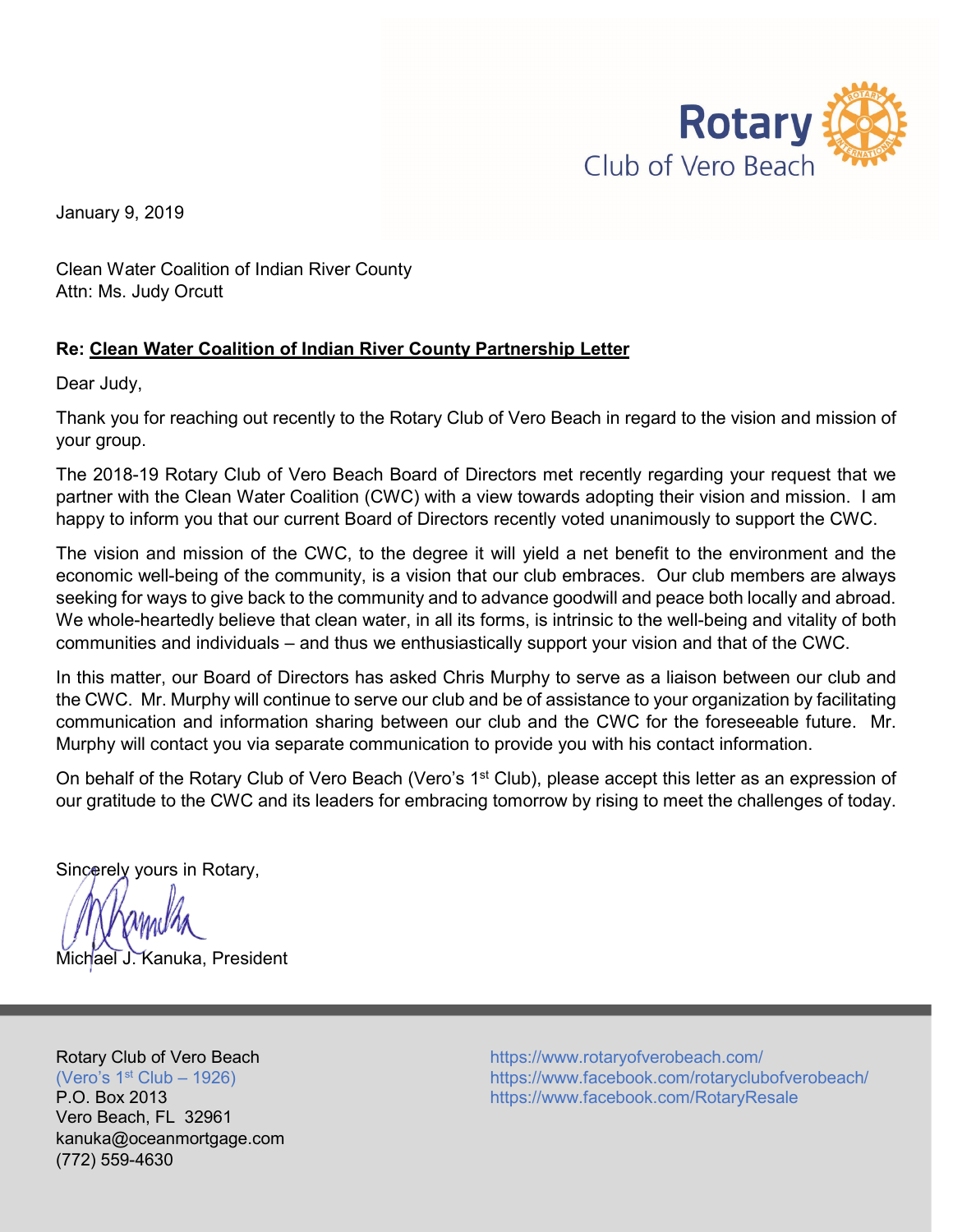#### **Our Vision**

We envision the surface and ground waters of Indian River County to be clean and healthy; the foundation of our social and economic well-being for current and future generations.

#### **Mission Statement**

The Clean Water Coalition of Indian River County (CWC) is dedicated to the protection and restoration of our waters through advocacy, education, conservation, and restoration; by working in collaboration with private and government entities.

Board adopted September 14, 2018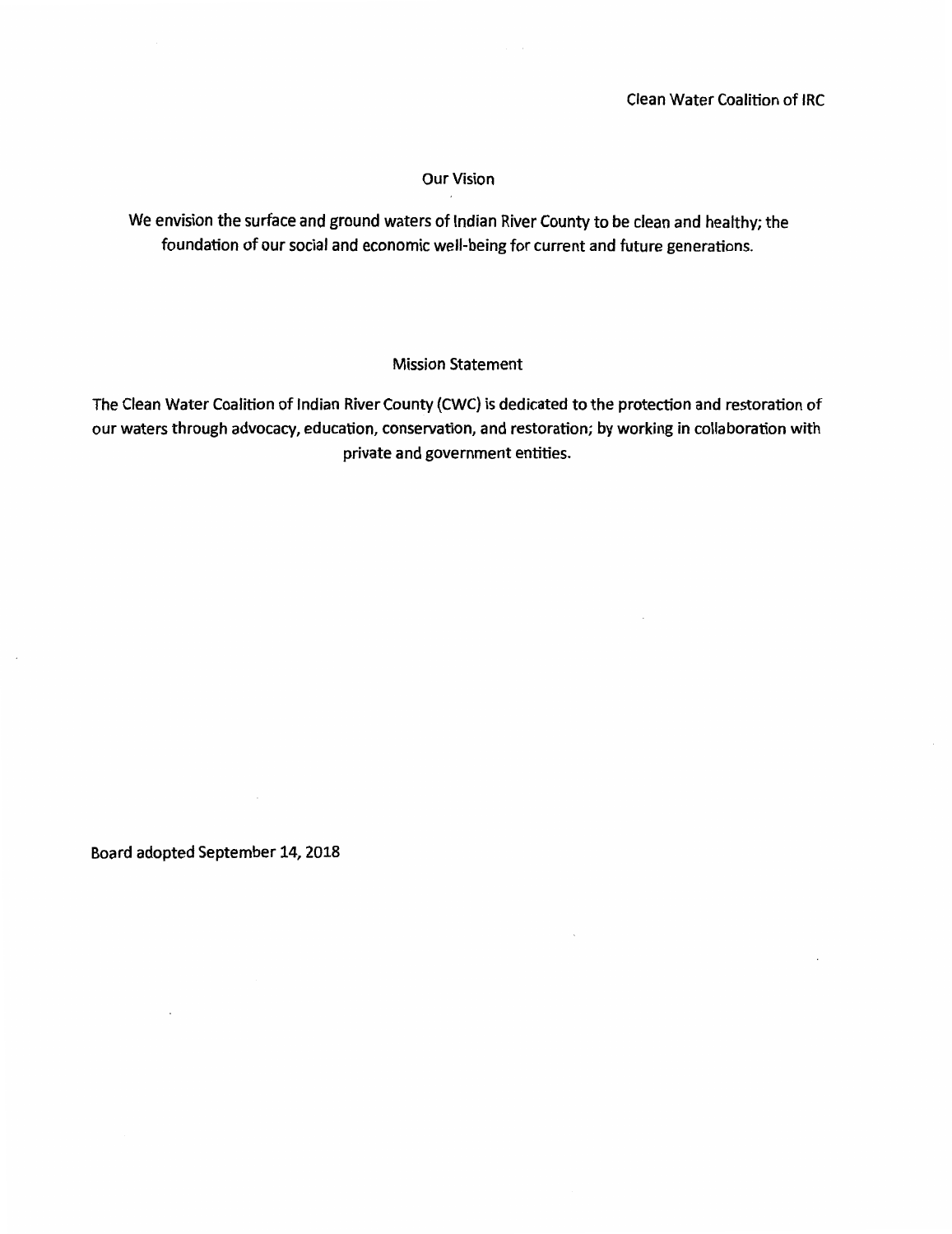## **Clean Water Coalition of Indian River County Resolution**

The Clean Water Coalition of Indian River County ("CWC") is dedicated to the protection and restoration of waters within Indian River County, Florida, through advocacy, education, conservation, and restoration by IRCCWC members in collaboration with private and government entities.

WHEREAS, the waters of Indian River County, Florida, are of vital importance to the economy, the wildlife, and the people; and

WHEREAS, Indian River County is blessed by having ~22.4 miles of the Indian River Lagoon traverse our County; and

WHEREAS, Indian River County is privileged to have Blue Cypress Lake, the headwater of the St. Johns River, as the river starts its journey north; and

WHEREAS, Indian River County is fortunate to have ~22.4miles of Atlantic Ocean coastline; and

WHEREAS, the protection and restoration of the water within our county is of essential importance for the health, economic viability, sustenance and well-being of Indian River County residents and should be treated as a vital resource to current and future generations; and

WHEREAS, the protection of our waters requires an ongoing effort to advocate, educate, conserve and restore this vital resource; and

WHEREAS, federal, state and local governments must take action. To enforce current regulations, establish new regulations and seek sources of funding that will prevent the continued degradation of our waters and will protect and restore them.

## NOW, THEREFORE, BE IT RESOLVED, that the IRCCWC:

Establish a leadership board representing those organizations and groups within the Section 1. community with a vested interest in advocating for clean water.

Include members from the general public who share a common passion for Section 2. environmental protection.

Work with a coalition of partners from the community representing business, civic, Section 3. environmental and governmental organizations.

Propose scientifically-based projects, educational initiatives and regulations to Section 4. government agencies that will preserve and restore our water resources.

Advocate for funding, including new funding mechanisms, to implement Section 5. scientifically-based projects benefiting our water resources.

Take a holistic ecosystem approach to the challenges facing our Indian River Section 6. County's surface waters, groundwater, associated economy and community.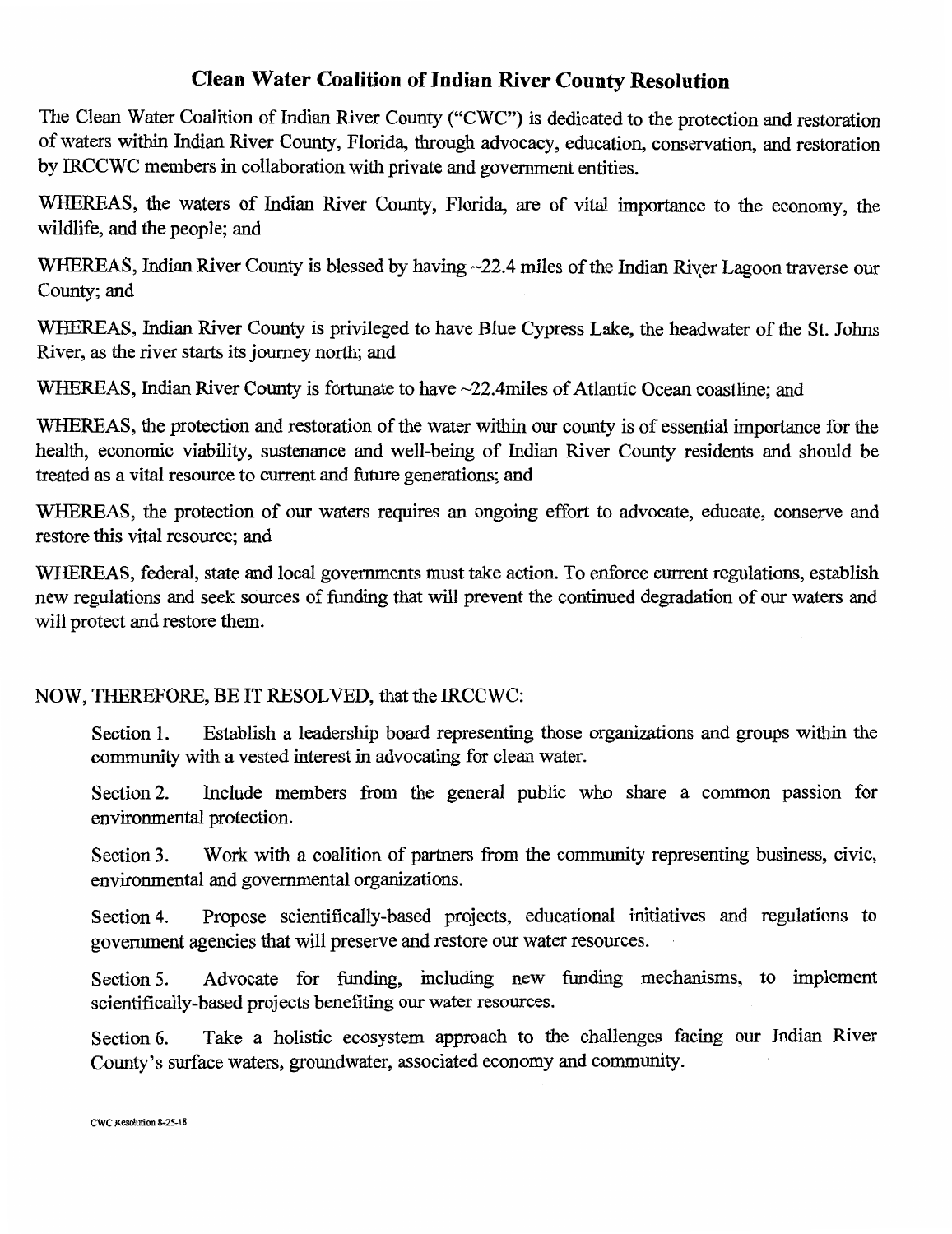### CLEAN WATER COALITION OF INDIAN RIVER COUNTY (CWC)

#### **PARTNERSHIP LETTER**

Our organization, Rotary Club of Vero Beach, is committed to be an active partner of the Clean Water Coalition of Indian River County. We agree to collaborate with other community organizations and governmental entities to protect and restore healthy, clean water within our county.

## As evidence of our commitment, we agree to do the following:

- $X$  Appoint a representative to attend CWC meetings and activities
- $X_{\perp}$  Read minutes, reports and newsletters to keep abreast of the CWC's decisions and activities
- $\underline{X}$  Disseminate relevant information to organizational members

|  |  | $\mathbf{X}$ Inform the Clean Water Coalition about OUR organization's related activities |  |  |
|--|--|-------------------------------------------------------------------------------------------|--|--|
|--|--|-------------------------------------------------------------------------------------------|--|--|

| Name of Organization | Rotary Club of Vero Beach (Vero's 1st Club - 1926) |  |
|----------------------|----------------------------------------------------|--|
|                      |                                                    |  |

Name of Representative Chris Murphy

Email address cmeng2@att.net

Phone  $(772)$  233-3178 May we text you at this number?  $Y = N$ 

**Date** Jan. 9, 2019

#### What activities are you currently involved with regarding clean water concerns?

RISSA (Rotary Initiative for Submerged Seagrass Awareness) Oyster Mat Creation/Placement/Monitoring

Plastic Bag Recycling Program with Publix/IRC School District - Providing plastic bag canisters at all IRC schools

Providing Grants for water quality improvement in Dominican Republic

CWC Commitment letter 8-28-18 DRAFT